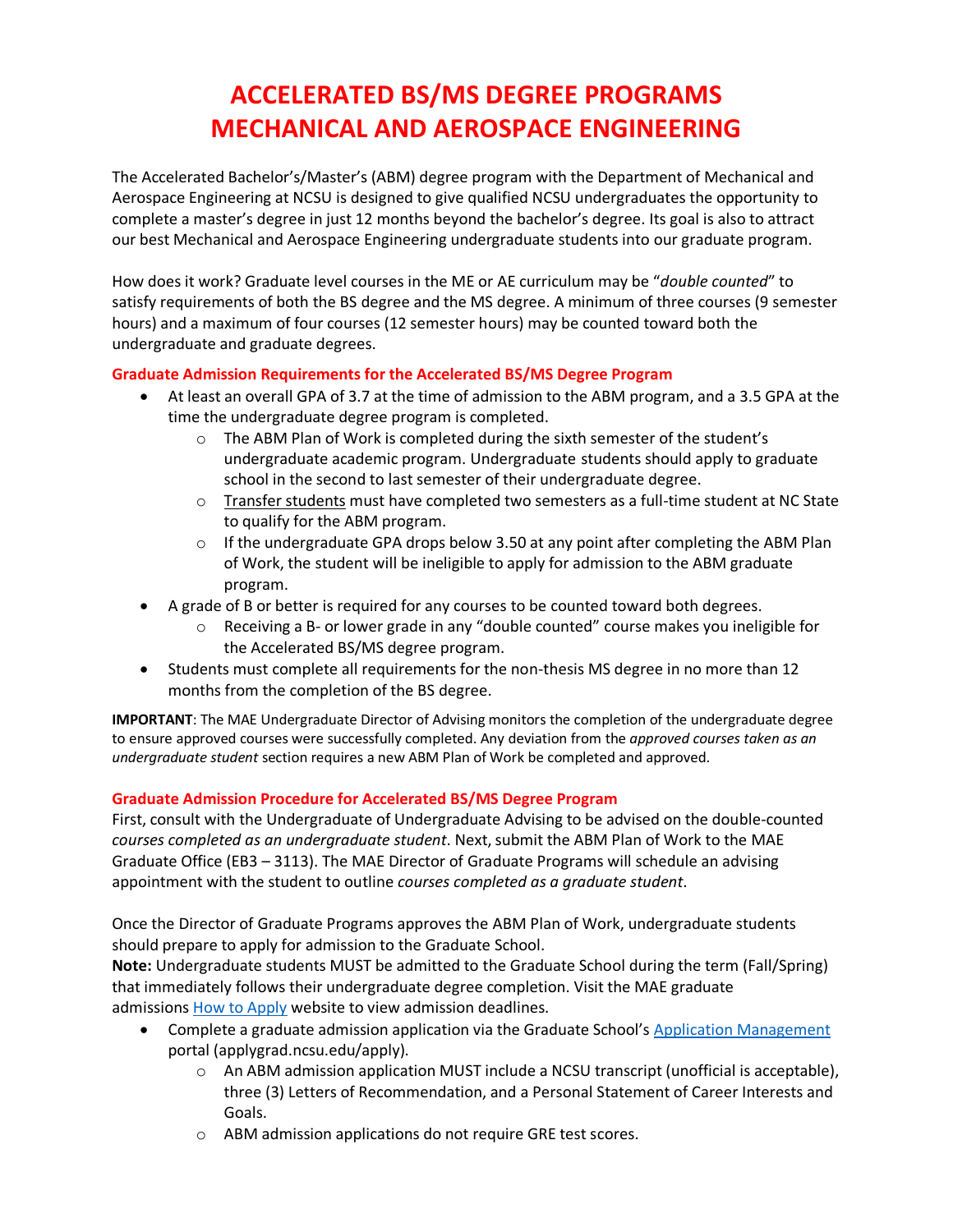#### Possible course substitutions<sup>1</sup> during the 4th year for Accelerated BS-MS program

| <b>Mechanical Engineering BS-MS Program</b>      |                                                      |  |  |  |  |
|--------------------------------------------------|------------------------------------------------------|--|--|--|--|
| <b>Original Course in Undergraduate Program</b>  | Substitution Course in Graduate Program <sup>1</sup> |  |  |  |  |
| MAE 435 Principles of Automatic Control          | MAE 521 Linear Control and Design of MIMO            |  |  |  |  |
|                                                  | <b>Systems</b>                                       |  |  |  |  |
| MAE 4XX Departmental Elective (You may           | MAE 5XX                                              |  |  |  |  |
| substitute for up to three departmental elective | or an approved non-MAE 4XX or 5XX level              |  |  |  |  |
| courses)                                         | course <sup>2</sup>                                  |  |  |  |  |
| MAE 4XX Departmental Elective (You may           | MAE 5XX                                              |  |  |  |  |
| substitute for up to three departmental elective | or an approved non-MAE 4XX or 5XX level              |  |  |  |  |
| courses)                                         | course <sup>2</sup>                                  |  |  |  |  |

| <b>Aerospace Engineering BS-MS Program</b>      |                                                      |  |  |  |
|-------------------------------------------------|------------------------------------------------------|--|--|--|
| <b>Original Course in Undergraduate Program</b> | Substitution Course in Graduate Program <sup>1</sup> |  |  |  |
| MAE 435 Principles of Automatic Control         | MAE 521 Linear Control and Design of MIMO            |  |  |  |
|                                                 | <b>Systems</b>                                       |  |  |  |
| <b>Propulsion Elective</b>                      | MAE 504 Fluid Dynamics of Combustion I               |  |  |  |
| MAE 4XX Departmental Elective                   | MAE 5XX                                              |  |  |  |
|                                                 | or an approved non-MAE 4XX or 5XX level              |  |  |  |
|                                                 | course <sup>2</sup>                                  |  |  |  |

| Fall Graduate Course Offerings <sup>3</sup>                                   | Spring Graduate Course Offerings <sup>3</sup> |  |  |  |
|-------------------------------------------------------------------------------|-----------------------------------------------|--|--|--|
| Any MAE 500-level MAE course                                                  | Any MAE 500-level MAE course                  |  |  |  |
| An approved non-MAE 400-level or 500-level                                    | An approved non-MAE 400-level or 500-level    |  |  |  |
| course                                                                        | course                                        |  |  |  |
| Visit the NCSU Course Catalog to view a complete list of MAE Course Offerings |                                               |  |  |  |

 $^{4}$ Note when signing up for classes, graduate course availability is subject to change and time conflicts can arise requiring you to modify your BS-MS plan.

<sup>2</sup>Approval from the MAE DGP required. Only one non-MAE 4XX course is permitted for graduate credit.

<sup>3</sup>See the complete university listing of graduate courses for more details: **NCSU Course Catalog**.

#### **Questions? Contact the appropriate MAE student advising office**

- MAE undergraduate students, contact the Director of Undergraduate Advising in the [Undergraduate Advising Office](https://www.mae.ncsu.edu/academics/undergraduate-programs/undergraduate-advising/)
- MAE graduate students, contact the Director of Graduate Programs in the Graduate Advising **[Office](https://www.mae.ncsu.edu/academics/graduate-programs/graduate-advising/)**